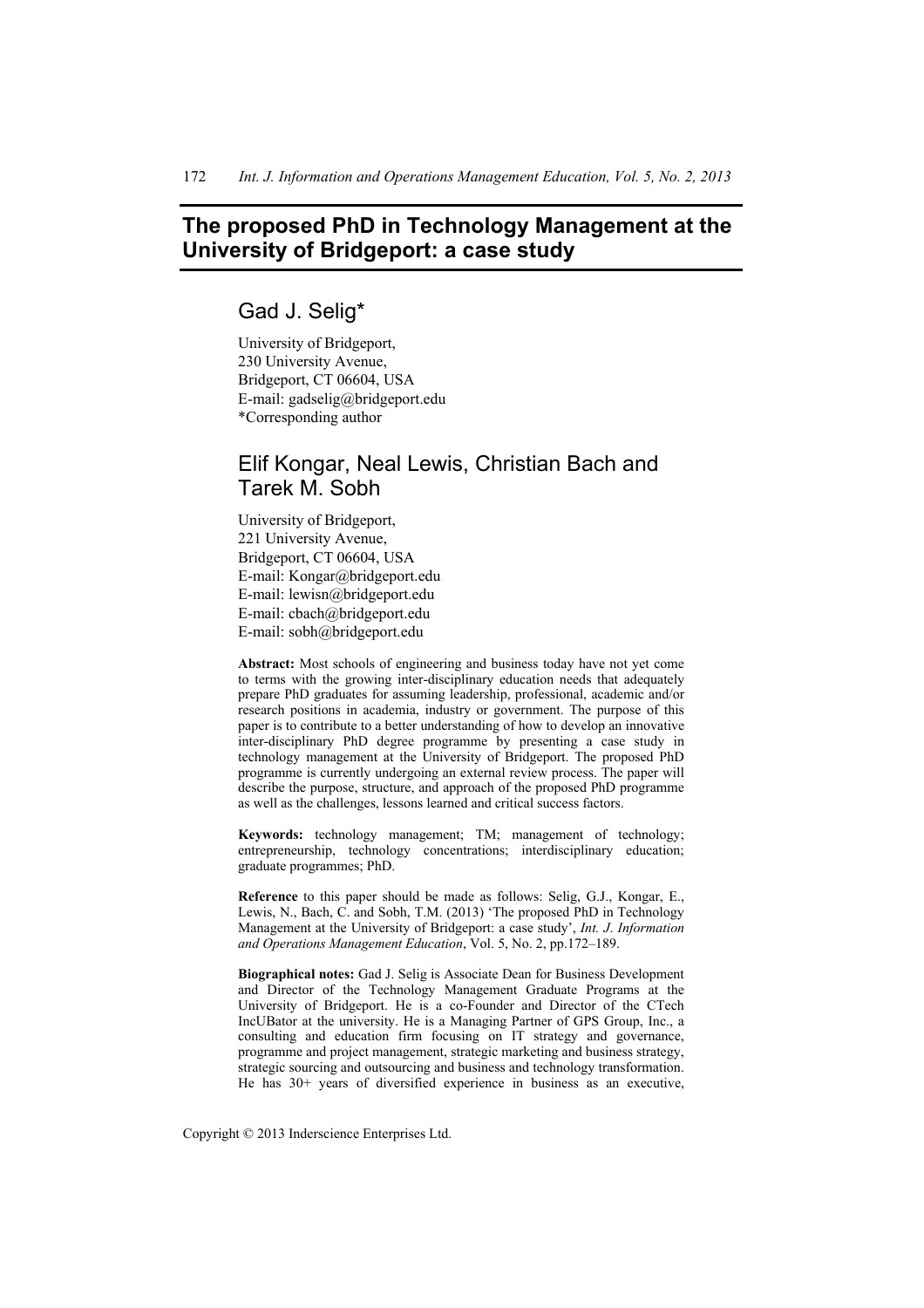professional and consultant. He has authored or co-authored five books and numerous articles and conference proceedings. He earned degrees from City, Columbia, and Pace Universities in Economics, Engineering, and Business. He holds a Top Secret clearance. He is a member of the Academy of Management, Society for Information Management (SIM), Project Management Institute (PMI), ASEE, IAOP and ISACA.

Elif Kongar is an Associate Professor at the University of Bridgeport, Departments of Mechanical Engineering and Technology Management. Her research interests are in sustainability, energy and environment, environmentally conscious manufacturing, product recovery, disassembly systems, and multiple criteria decision making. She is the author of numerous journal and conference papers, and has presented her work at various national and international conferences. She is a member of the ASEE, SWE, Scientific Research Society, Sigma Xi, the Industrial Engineering Honor Society, Alpha Pi Mu, the Phi Beta Delta Honor Society and the Phi Kappa Phi Honor Society. She received her BS and MS degrees in Industrial Engineering from Yildiz Technical University, and PhD in Industrial Engineering from Northeastern University. Before joining UB, she was an Assistant Professor of Industrial Engineering at Yildiz Technical University where she was also the Coordinator and Lecturer of the logistics certificate programme.

Neal Lewis is an Associate Professor in the Department of Technology Management, School of Engineering, at the University of Bridgeport. He received his BS in Chemical Engineering and PhD in Engineering Management from the University of Missouri – Rolla (now Missouri S&T), and an MBA from the University of New Haven. He has over 25 years of industrial experience, having worked for Procter & Gamble and Bayer. He has taught at the University of Bridgeport, Marshall University, University of Missouri – Rolla, and the University of New Haven. He has published numerous journal articles and conference papers, as well as having contributions to academic texts in engineering economy. He has received the 2005 Ted Eschenbach Award for Best Engineering Management Journal article, the 2009 Eugene L. Grant Award for best article in The Engineering Economist and the 2012 Best Paper for the ASEE Engineering Economy Division.

Christian Bach is an Assistant Professor at the University of Bridgeport in the Departments of Biomedical Engineering and Technology Management. He holds a PhD in Information Science and an executive MBA from the University at Albany/SUNY, and an MS in Biochemistry from the Albert-Ludwig University in Germany. His research interests include the integration of information, systems, management, natural, biomedical and engineering sciences. He has eleven years of work experience in the pharmaceutical industry including basic research at the Basel Institute of Immunology, Product Manager PCR, and business development at the Basel Headquarters of F. Hoffmann – La Roche. His biomedical research includes the development of artificial transcription factors for gene regulation and genome modification. In technology management, his multidiscipline research approach is aimed at integrating marketing and information systems effectiveness research.

Tarek M. Sobh received his BSc in Engineering degree with honours in Computer Science and Automatic Control from the Faculty of Engineering, Alexandria University, Egypt in 1988, and MS and PhD degrees in Computer and Information Science from the School of Engineering, University of Pennsylvania in 1989 and 1991, respectively. He is currently the Vice President for Graduate Studies and Research, Dean of the School of Engineering and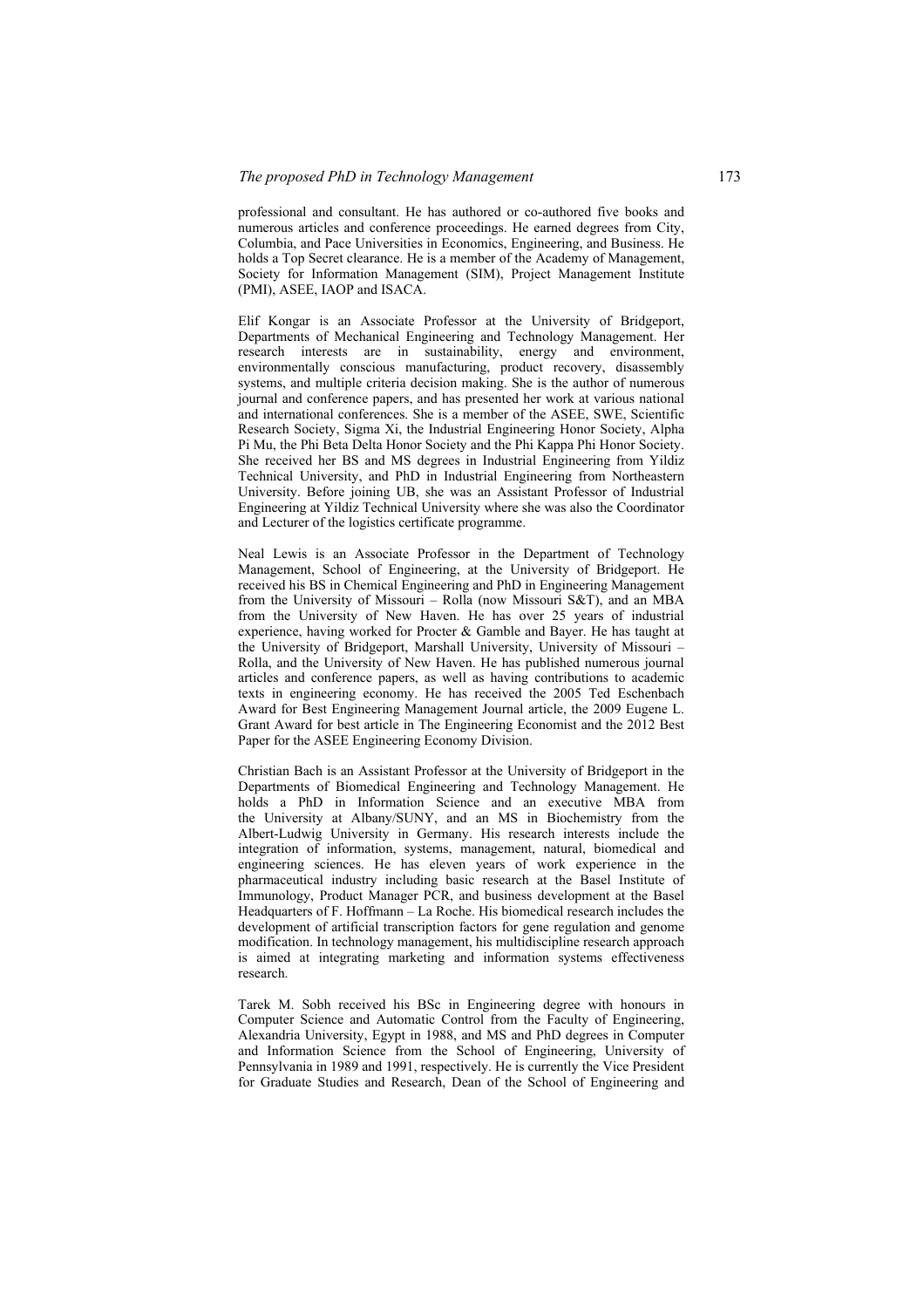Distinguished Professor of Engineering and Computer Science at the University of Bridgeport (UB), Connecticut; the Founding Director of the Interdisciplinary Robotics, Intelligent Sensing, and Control (RISC) laboratory; the co-Founder of the High-Tech Business Incubator at UB. He is a Fellow of the African Academy of Sciences and a member of the Connecticut Academy of Science and Engineering.

#### **1 Introduction and background**

The University of Bridgeport is a private, doctoral-intensive university, offering a variety of undergraduate and graduate degree programmes to a student body of over 5,000 people representing more than 80 countries. The School of Engineering is the largest in the State of Connecticut and offers undergraduate degrees in Computer Science and Computer Engineering, master's degrees in Technology Management, Computer Science, Computer Engineering, Mechanical Engineering, Biomedical Engineering and Electrical Engineering and a PhD in Computer Science and Engineering.

The Technology Management (TM) department, part of the School of Engineering, has grown from 32 students to over 150 students over the past six years and is the largest in Connecticut and New England. The department offers an MS in Technology Management with several professional concentrations. Worldwide, Engineering and Technology Management (ETM) has been growing rapidly, with the number of institutions offering programmes expanding from 32 in 1976 to over 160 currently (Alvear et al., 2006).

Based on our success with the MS in TM programme, along with strong support from UB's Industry Advisory Board, we explored the feasibility of developing a flexible interdisciplinary PhD programme in Technology Management. This paper represents a case study at the University of Bridgeport and describes the purpose and structure of the proposed PhD programme.

#### **2 Literature review**

Science and engineering (S&E) are two disciplines that are highly receptive to the changes in demand for products and services and both have the responsibility to be compatible with the emerging needs of the market (Kongar et al., 2010). This fact is also true for the institutions awarding science and engineering degrees. Educational institutions often initiate programmes to be compatible with the current industry and academic requirements. Even though the topic is very important for the technological competency of the USA, the literature concentrating on engineering PhD programmes is very limited (Steenhuis and de Brujin, 2011). Existing studies that deal with doctoral education mainly focus on student supervision. One of these studies is published by Mainhard et al. (2009) where the authors discuss the relationship between the supervisor and the PhD student and explore ways to improve communication. Steenhuis and de Brujin (2011) aimed at analysing PhD education and tried to depict the problems from the supervisor's perspective. The authors categorised the problems into three: student's ability to conduct independent research, abstract thinking abilities, and communication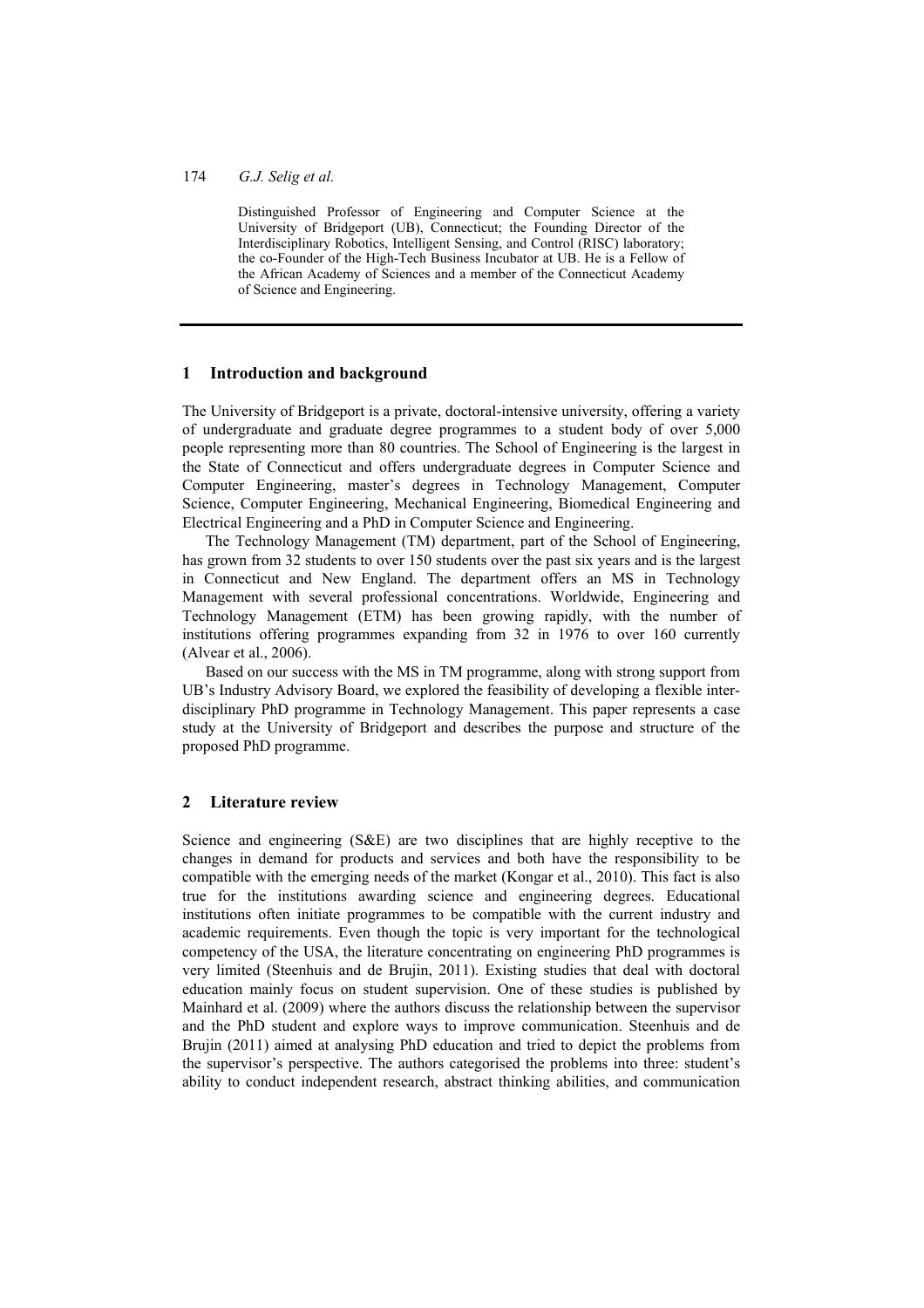skills. Wiles et al. (2009) concentrated on the training and supervision of research students and identified the need to narrow the gap between early-career researchers' skills and employers' needs. Emphasising the importance of supervision, Egan et al. (2009) conducted a comprehensive survey among PhD students and concluded that a personal and holistic style of supervision was needed to obtain maximum benefit from their graduate studies. Supporting this argument, Whitelock et al. (2008) published that a well-established relationship between the student and the supervisor would aid in the development of academic creativity in doctoral studies. Furthermore, efficient interaction between the supervisor and the supervisee play an important role on the induction of the supervisee into the academic community (Kumar and Stracke, 2007). Kolmos et al. (2008) also focused on the significance of PhD student supervision, especially for those who were physically placed in companies for a large part of their study time. The authors mentioned that the industry PhD students benefit greatly from having two supervisors; a company supervisor and a university supervisor.

Manathunga and Lant (2006) list the required skills for PhD graduates as 'problemsolving and problem-formulation', 'communication skills', 'project management skills', industry focus, understanding and applying multiple disciplinary and international perspectives', 'high quality research skills', 'expert integrated knowledge' and 'social, ethical and environmental responsibility'.



**Figure 1** PhD in Technology Management programme outline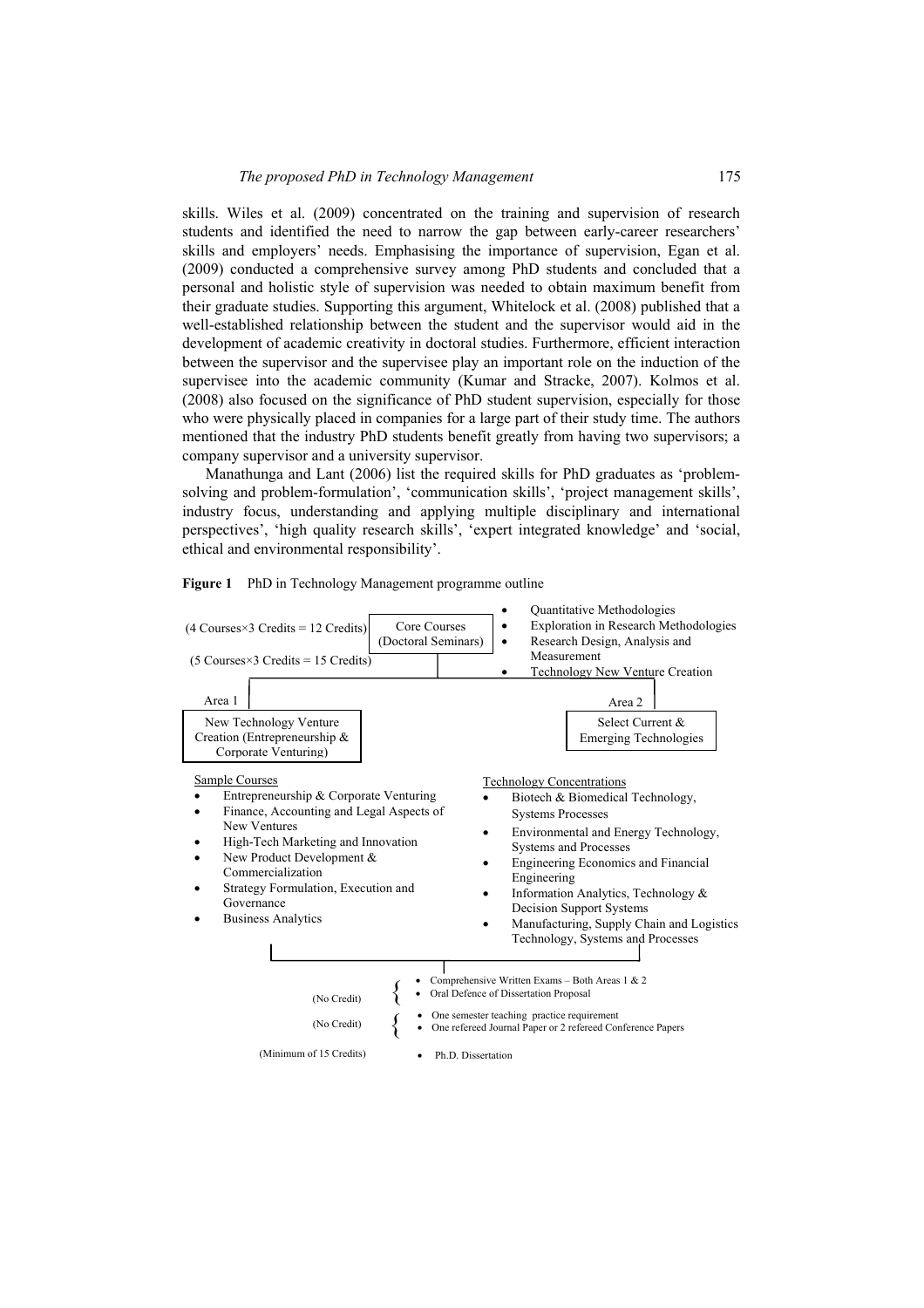In addition to the studies discussing various criteria to ensure a PhD programme's success, the literature also embodies a small number of publications that concentrate on establishing new PhD programmes in engineering and related disciplines. Among these, Akay (2008) focused on the doctoral education and its role in the USA and addressed universal issues regarding PhD degrees in engineering. Katehi et al. (2003) proposed a framework for a new School of Engineering Education under the School of Engineering at Purdue University. Poler et al. (2006) described the overall structure of a new interdisciplinary PhD degree in 'Nanoscale Science' at UNC Charlotte and compared the programme with similar graduate education efforts throughout the USA.

The literature review, accompanied by the contacts with students, faculty, industry and other educational institutions led to the introduction of new PhD. specific courses into the core PhD curricula (Figure 1).

# **3 Market need and industry/academic support**

We identified a shortage in the market for inter-disciplinary degrees covering both technology and management of new technology ventures. The Science and Engineering Indicators Report 2010 published by the National Science Board (2010) identified a number of relevant trends:

- "Industries that rely heavily on the application of knowledge and technology are driving growth in manufacturing, information and communication technologies, biotechnology and services."
- "The global nature of these developments compels governments to take part in them or be left behind, to the detriment of a country's economic standing and well being. Growing markets, including rapidly expanding ones in Asia, beckon, especially for knowledge- and technology-intensive goods and services."
- "Countries are investing heavily in expansion and quality improvement of their higher education systems, easing access to them, and often directing sizeable portions of this investment to training in science, engineering and related fields. Countries are promulgating policies to strengthen domestic science and technology capabilities so as to become less reliant on foreign expertise."
- "A knowledge intensive economy (like the USA) requires skills of science and technology trained persons in a wide range of sectors and positions."
- "Advanced training in natural sciences and engineering is becoming widespread (globally), eroding the US advantage."
- "Many of the new technologies and industries seen as critical to US economic growth are also closely identified with small businesses such as biotechnology, the Internet and computer software."
- "According to Census Bureau Data, US small businesses operating in high technology industries numbered nearly one-half million firms and employed 5 million workers in 2004."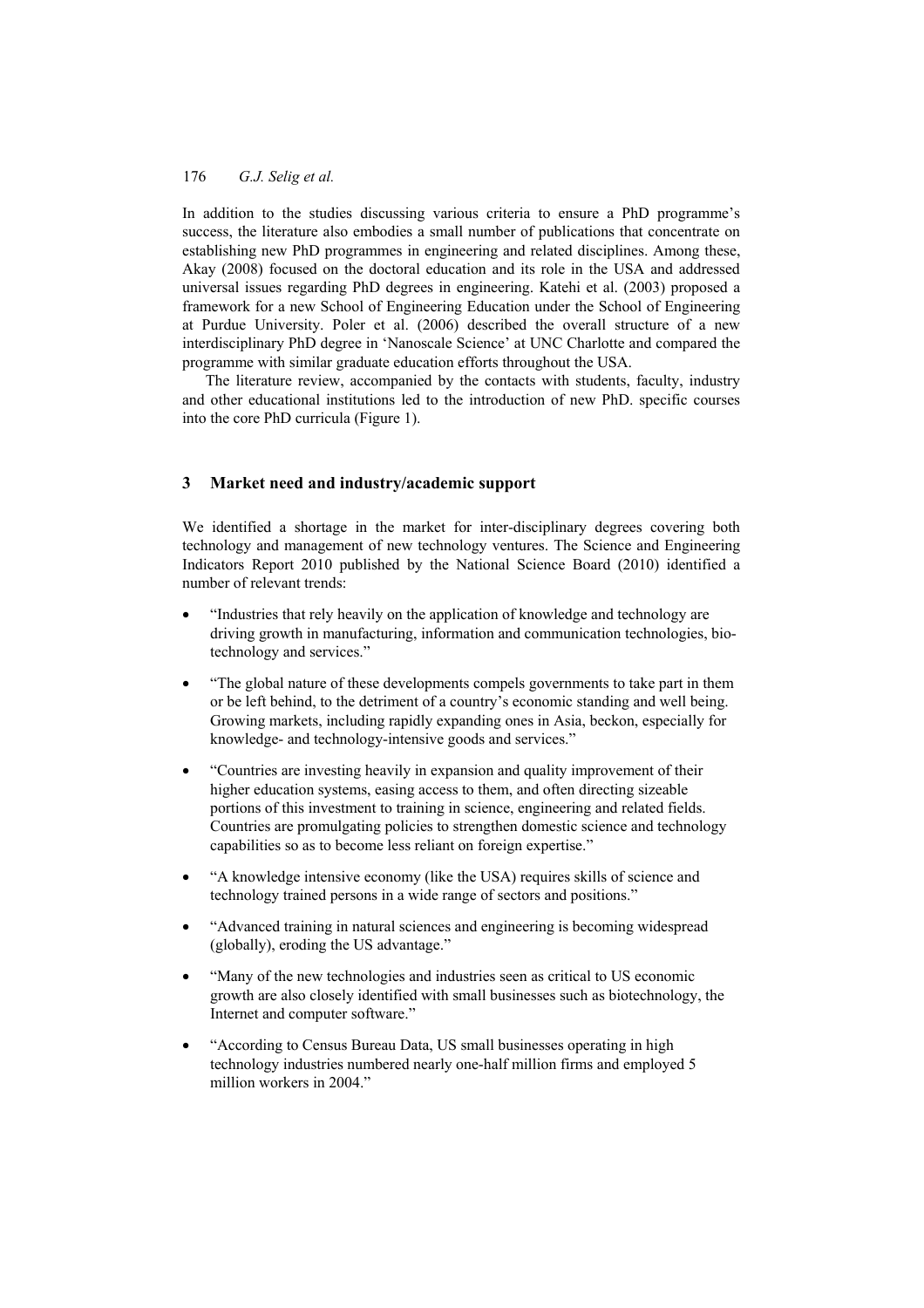- "Key industries that have attracted the largest share of Venture Capital funding in 2005–2006 are: computer software, biotechnology, the Internet, communications, healthcare and semiconductors."
- "The US economy continues to be a leading competitor and innovator as measured by its overall performance, market position in science and technology industries and trends in patenting of new technologies. Several Asian economies, however, including China, South Korea, Taiwan and India, have become global players in some high-technology industries."
- A growing body of knowledge (Burgelman, 1988; Block and MacMillan, 1993; Albrinck et al., 2001) and articles appearing in Harvard Business Review (Olson et al., 2008) are devoted to the need for new corporate ventures in a growing number of business and technical fields to enable business and technology innovation, growth, and competitive survival.

The Department of Economic and Community Development for the State of Connecticut is focusing on nurturing and growing key state industries to improve the competitiveness of businesses within key industries, in turn creating jobs and improving the Connecticut economy. We believe that the PhD programme will help key industries by focusing on new technology venture creation and entrepreneurship in areas related to some of Connecticut's key industries.

At Georgia Institute of Technology, the Colleges of Management and Engineering are working together to meet the growing corporate need for graduates who can succeed on inter-disciplinary teams in industry. According to a report by the National Science Foundation (2011), graduate enrolment in science, engineering and health fields in the USA has grown from 493,311 in 2000 to 631,645 in 2009, an increase of approximately 30%. The US Bureau of Labor Statistics (2011) reports the total number of engineers employed (in all engineering categories) in 2008 was 1.57 million while engineering employment in 2018 is projected to be 1.75 million, an increase of 11.5%. The interest and the demand for trained technical professionals are strong in the USA.

UB has an Industry Advisory Board consisting of over 25 external organisations (including representatives of major US corporations). We received 28 letters of support for the proposed PhD programme from these organisations. We also received eight support letters from select domestic and international universities. Over 20 current Masters students at UB supported the programme and indicated that they would enrol in the PhD programme if it were offered today.

Alvear et al. (2006) analysed 142 universities offering degree granting programmes in ETM worldwide in terms of programme characteristics, courses offered, degree granted, faculty, and research areas. The major findings and conclusions of the study are summarised below:

- 1 The number of programs and academic departments in the ETM field has dramatically risen during the last 30 years. There were only 30 programmes during the 1970s; however, to date there are over 160 educational institutions offering degree programmes, and new programmes are being added every year.
- 2 The process of identifying ETM programmes is not easy because of the variety of titles that academic institutions use; however, the most common degrees are *engineering management*, and *technology management.*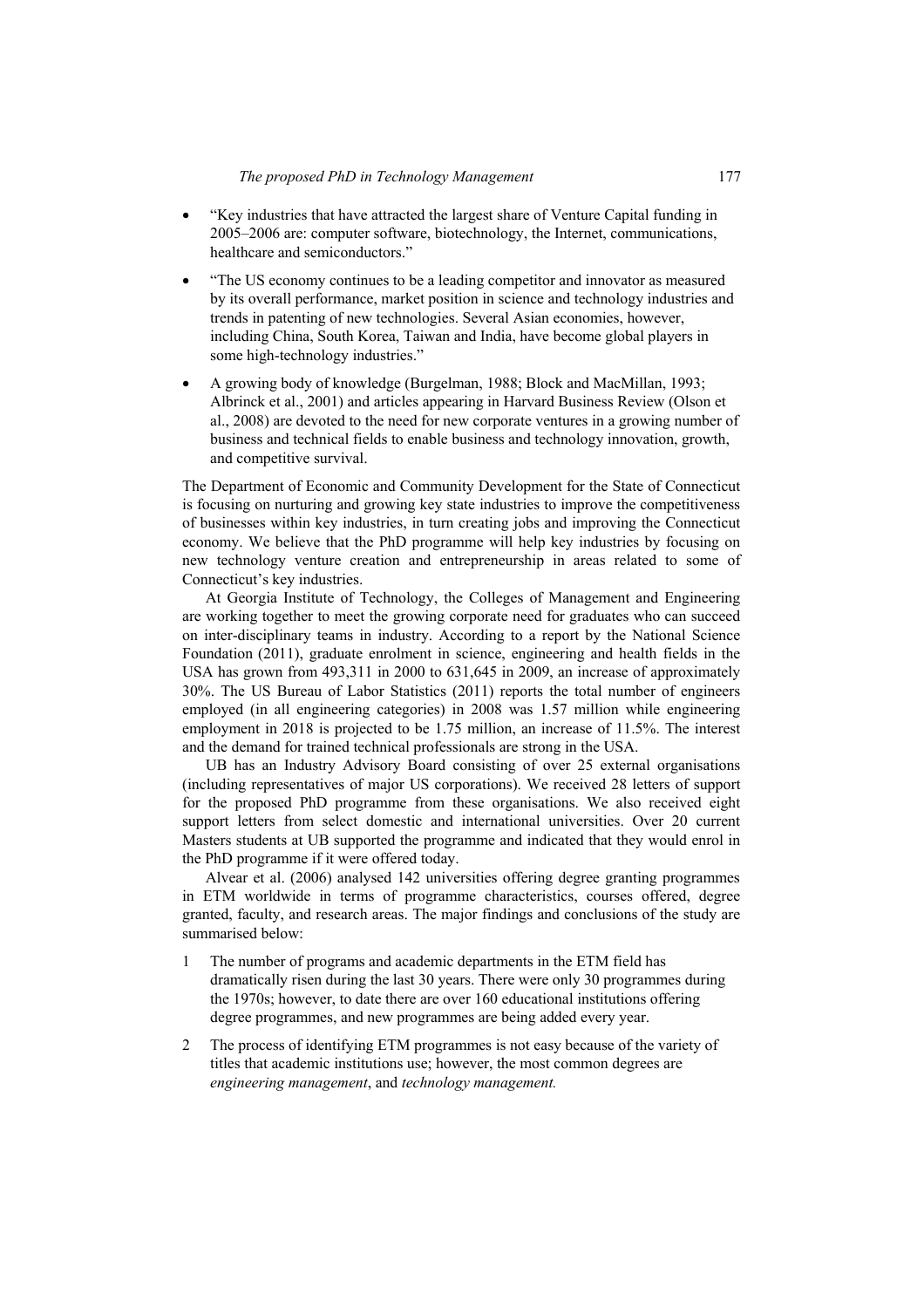- 3 Most of the ETM programmes are located in the USA, and about 69% of degrees are offered by engineering schools.
- 4 Common courses in both engineering and business schools are: strategic planning, accounting, operations research, competitive strategies, creativity management, behavioural science, decision analysis, team building, change management, R&D management, personnel management, technology management and law.
- 5 The above studies have a number of implications for the proposed PhD in Technology Management programme at UB:
	- the field is growing and needs more qualified PhDs to teach, conduct research and work in industry and consulting
	- Technology Management is an inter-disciplinary field that requires a balance of Business and Engineering courses and concentrations. UB has designed its PhD programme using the resources and faculty primarily of the Schools of Engineering and Business
	- there is a growing need for more focus on technology oriented entrepreneurship and corporate new venture creation.

| University                             | College/School                                 | Degree                              |
|----------------------------------------|------------------------------------------------|-------------------------------------|
| New York University                    | Polytechnic Institute                          | PhD in Technology<br>Management     |
| <b>Portland State</b>                  | College of Engineering and<br>Computer Science | PhD in Technology<br>Management     |
| Rensselaer                             | Lally School of Management<br>and Technology   | PhD in Management and<br>Technology |
| <b>Stevens</b>                         | Howe School of Technology<br>Management        | PhD in Technology<br>Management     |
| Consortium                             |                                                | PhD in Technology<br>Management     |
| Indiana State University               |                                                |                                     |
| <b>Bowling Green State University</b>  |                                                |                                     |
| East Carolina University               |                                                |                                     |
| University of Central Missouri         |                                                |                                     |
| North Carolina A&T State<br>University |                                                |                                     |

**Table 1** PhD in Technology Management

### **4 Comparison of PhD in TM, MOT and EM**

In the USA, the PhD degree in Technology Management is offered by four universities plus a consortium of five universities. The four universities are: Polytechnic Institute of New York University (New York, New York), Portland State University (Portland, Oregon), Rensselaer Polytechnic Institute (Troy, New York), and Stevens Institute of Technology (Hoboken, New Jersey). The consortium is made up of Indiana State University (Terre Haute, Indiana) as the lead institution, Bowling Green State University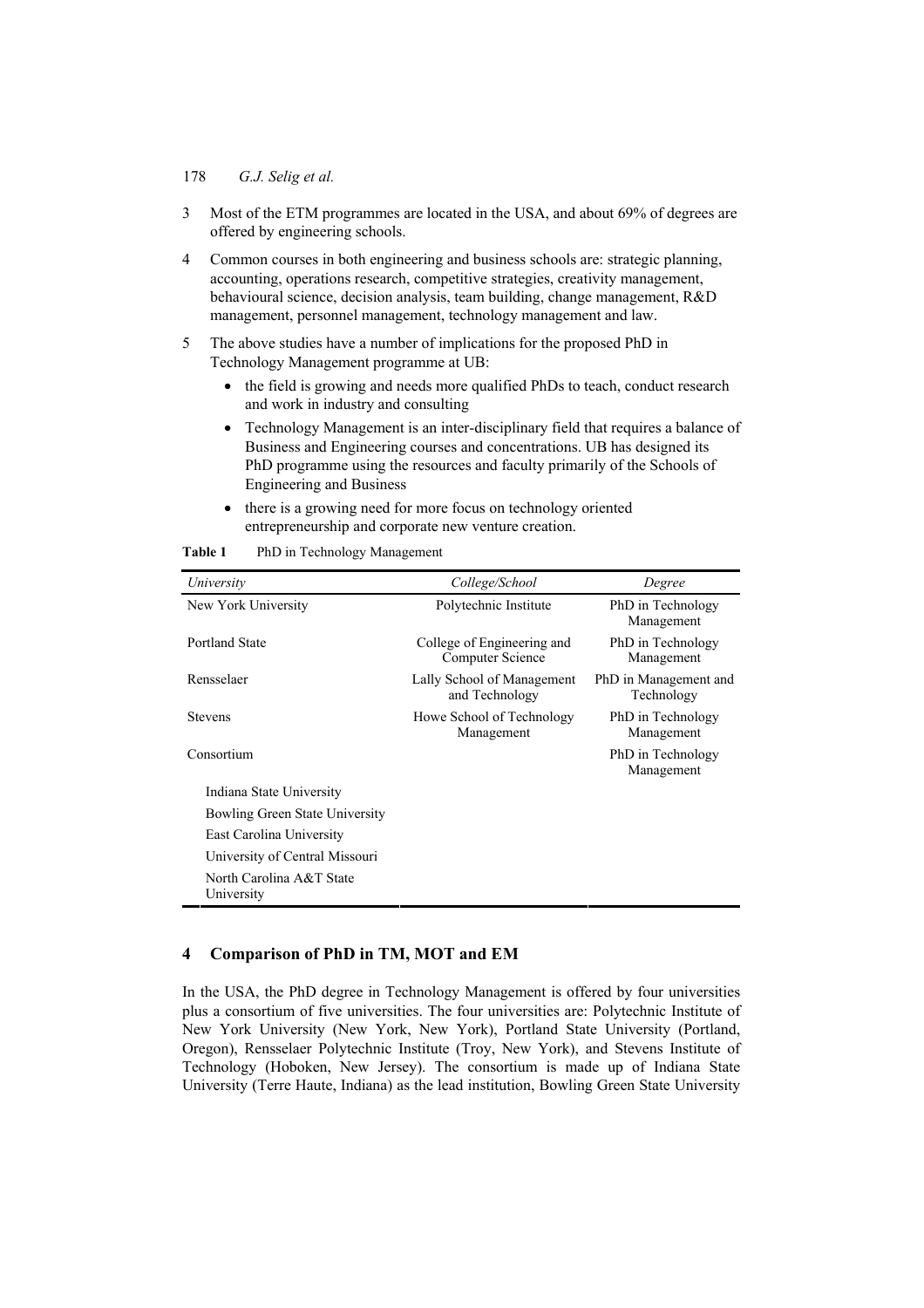(Bowling Green, Ohio), East Carolina University (Greenville, North Carolina), University of Central Missouri (Warrensburg, Missouri), and North Carolina A&T State University (Greensboro, North Carolina). Table 1 shows a summary of these programmes and universities. While the term 'Management of Technology' is widely used for master's programmes, it is not currently used for PhD programmes.

The programmes have much in common, but have notable differences. Many programmes offer specialisations, and universities tend to differentiate themselves through their specialisations. For example, Stevens Institute of Technology offers five areas of research, while NYU Poly does not identify specific areas of emphasis. Rensselaer focuses on business areas, while the Consortium focuses on engineering areas. All programmes require a master's degree with a minimum grade point average. Standardised test scores (such as the Graduate Record Exam) are required, and proven English competency (including the Test of English as a Foreign Language) may be required of international students. The number of required credit hours varies from school to school, ranging from 45 to 75 credit hours beyond the master's degree.

#### *New York University – Polytechnic Institute*

The programme at NYU-Poly is offered in the Department of Technology Management, and is made up of courses in management, technology management, research methods, and associated doctoral seminars. No areas of emphasis are identified. A total of 75 semester credit hours are required beyond the master's degree, including 51 credits of course work and 24 credits of research.

## *Portland State*

The PhD degree is offered by the Department of Engineering and Technology Management, part of the College of Engineering. A wide range of specialisation areas is available. Portland State operates on a quarterly system, where three quarters are equal to two semesters. At least 99 quarter credit hours of work are required beyond the master's degree, including 60 quarter hours of classes (divided into core, specialisation, and methods). Many of the available specialisation courses are from other departments, including business administration and social sciences. In addition, 12 quarter hours of independent study are required, leading to a paper that is suitable for a technical conference. At least 27 quarter hours of dissertation research is also required. A student is expected to create at least one paper that could be published as a technical journal article. A previous degree in engineering or related discipline is required.

## *Rensselaer Polytechnic Institute*

The PhD in Technology and Management is offered by the Lally School of Management and Technology as their only doctoral programme. The degree is offered in two areas:

- finance and accounting
- strategic management

The degree requires 90 semester credit hours after the Bachelor's degree, and up to 45 of these can be derived from a Master's or MBA degree. Admission is limited to eight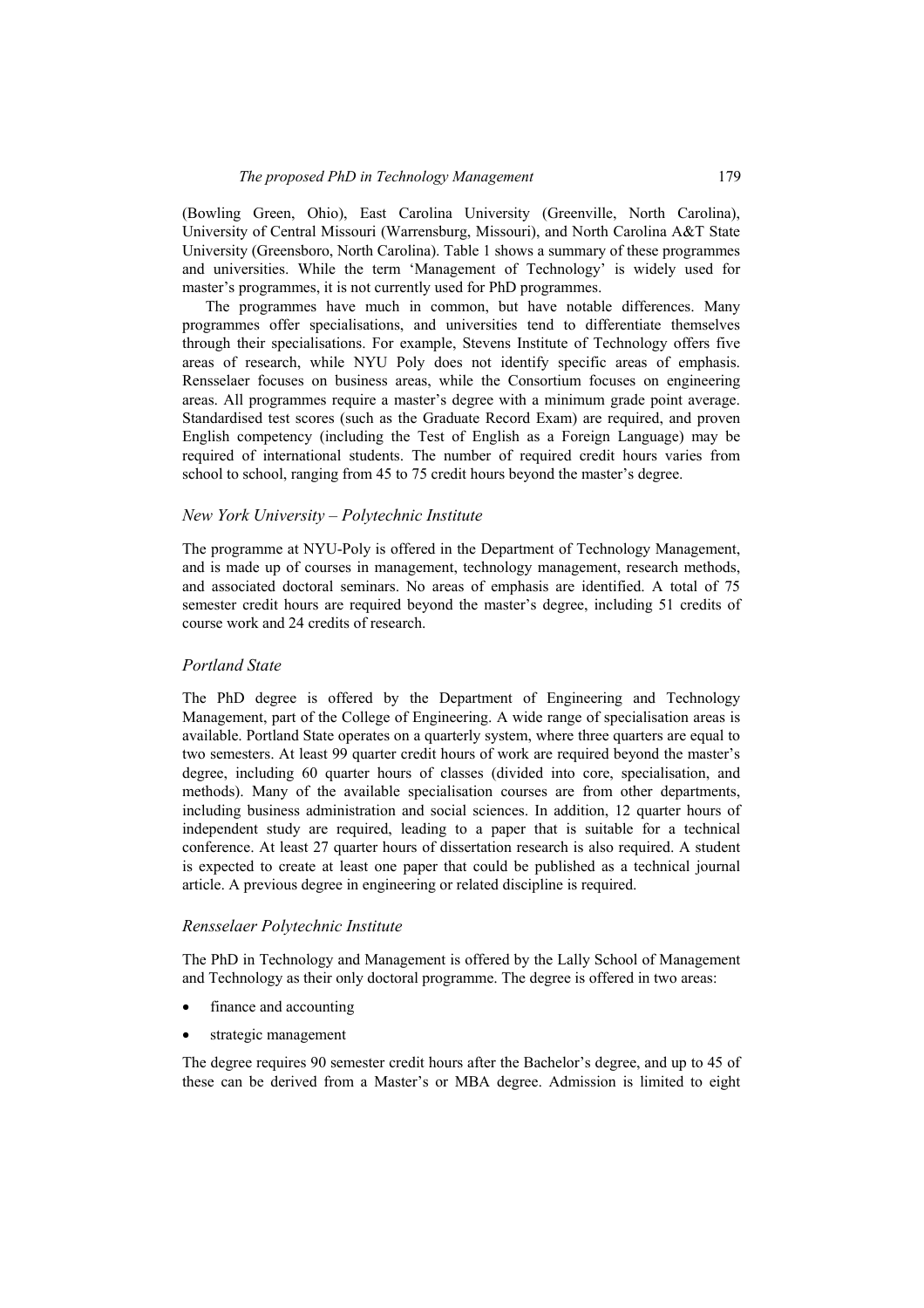students per year. The normal curriculum assumes that a PhD student enters the programme with a master's degree in management.

#### *Stevens Institute of Technology*

The PhD in Technology Management is offered by the Howe School of Technology Management. The programme features five research areas:

- technology innovation and entrepreneurship
- decision technologies
- process innovation
- teams and leadership
- project management,

The degree requires 90 semester credit hours, of which up to 30 credit hours may come from a master's degree. The degree requires 15 to 30 credit hours of course work and 30 to 45 credit hours of dissertation research.

#### *The Consortium*

The PhD in Technology Management is offered by a consortium of universities, working together to offer distance classes to their students. The programme contains five areas of specialisation:

- construction management
- digital communication
- manufacturing systems
- human resource development  $&$  industrial training
- quality systems.

The degree requires a minimum of 66 semester credit hours plus an internship of six credit hours. The course work is made up of a general technology core (15 credits), specialisation (24 credits), and research core (27–33 credits, including dissertation research of 18 credits). Most courses are available on-line, but two brief seminar courses are conducted on the campus of Indiana State University.

Table 2 summarises the admission requirements of each institution.

Linton (2007) made a comparison of universities and research institutes that had two or more academics publishing in select technology management related journals. Rensselaer and Stevens were the only schools from Table 1 to be listed in this article. George Washington University, Massachusetts Institute of Technology, and Harvard, which will be identified in other categories, were also identified in the article.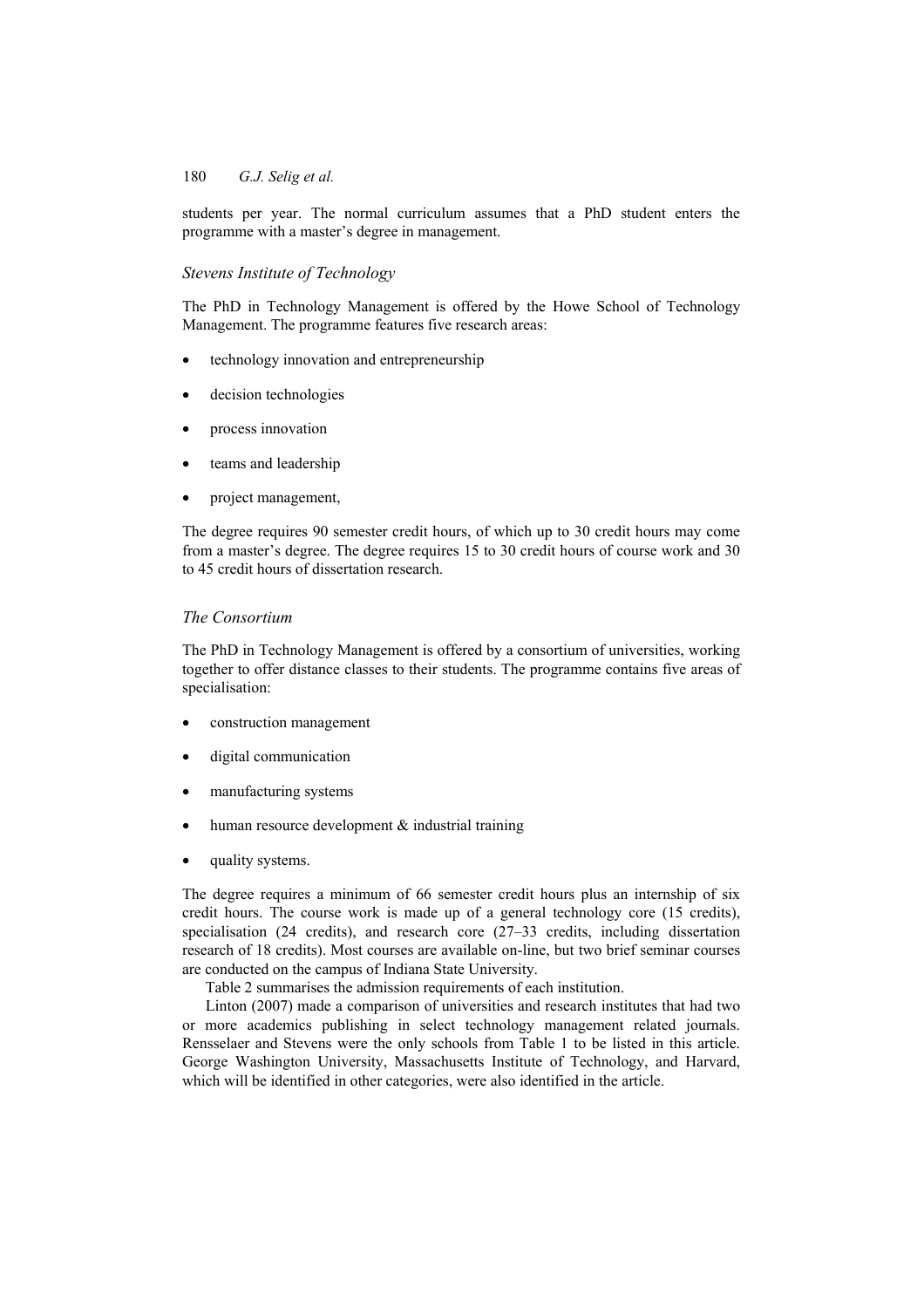**Table 2** Admission requirements

|                          | <b>Statement</b><br>of purpose | Letters of<br>reference  | GPA                       | English<br>proficiency                                    | <b>GRE/GMAT</b>                                                      | Essay/project         | experience<br>Industry | education<br>Previous          |
|--------------------------|--------------------------------|--------------------------|---------------------------|-----------------------------------------------------------|----------------------------------------------------------------------|-----------------------|------------------------|--------------------------------|
| University of Bridgeport | Required                       | 2                        | $3.3 +$                   | Required                                                  | Required                                                             | Required              | $\ddot{3}$             | Please see<br>Figure 1         |
| New York University      | <b>Required</b>                |                          | $\vec{B}$                 | TOEFL 90+                                                 | Required                                                             | Required              | Preferred              | specified<br>None              |
| Portland State           | specified<br>None              |                          | $3.0 + UG$<br>$3.25 + GR$ | TOEFL 575+                                                | 1100+ sum of verbal<br>and quantitative, or<br>verbal and analytical | Research<br>interests | specified<br>None      | Engineering                    |
| Rensselaer               | specified<br>None              | specified<br>None        | $3.3+$                    | 250+                                                      | None specified                                                       | Resume                | specified<br>None      | specified<br>None              |
| Stevens                  | Required                       | $\overline{\mathcal{C}}$ | specified<br>None         | TOEFL (iBT) $79^+$<br>550+ IELTS<br>Paper-based<br>$6.5+$ | Required                                                             | Resume                | specified<br>None      | specified<br>None              |
| Consortium               | Required                       |                          | $3.5+$                    | None specified                                            | Required                                                             | Resume                | $\ddot{ }$             | MS degree in<br>relevant field |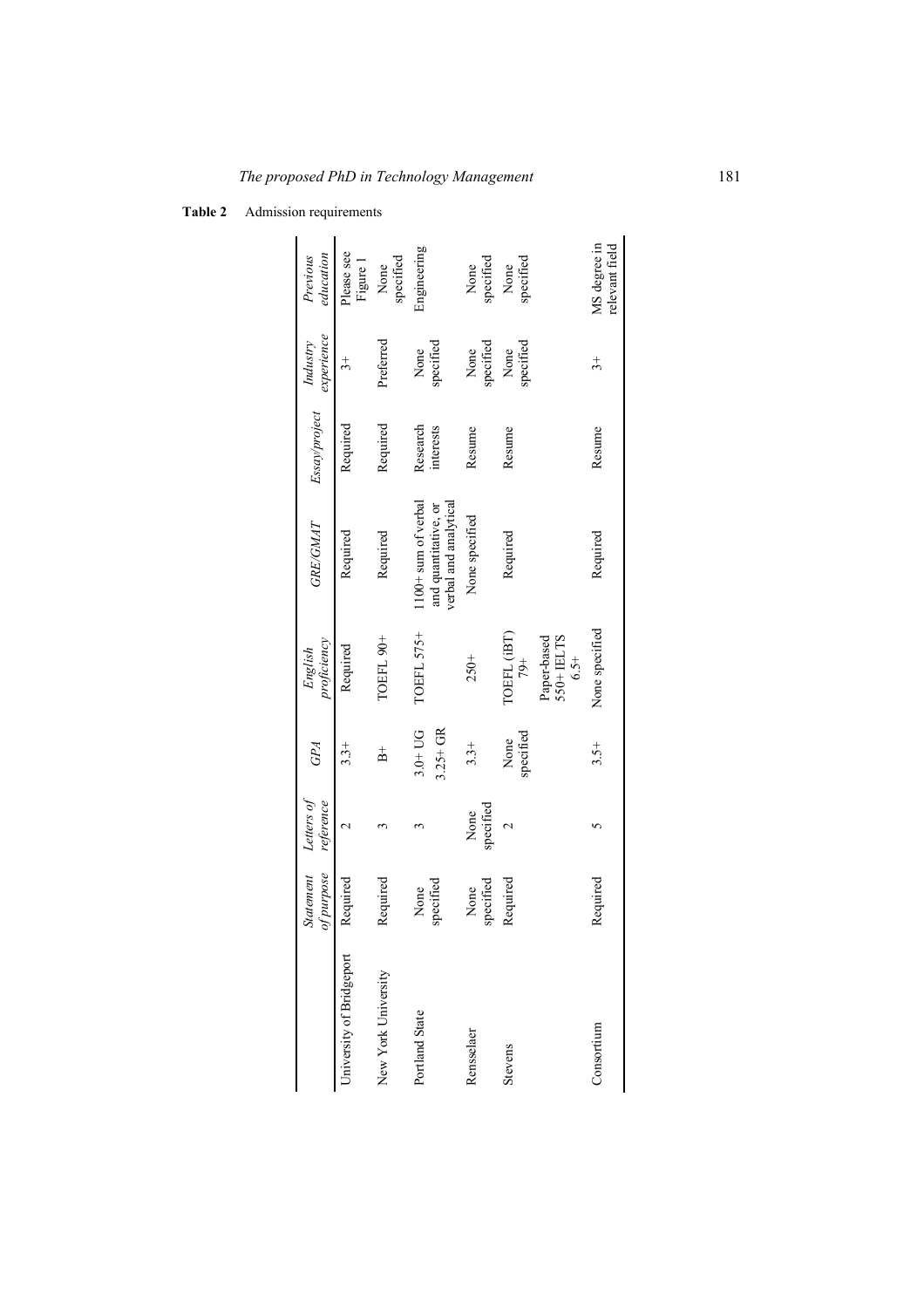## *4.1 Engineering management*

There are several universities offering a PhD in Engineering Management. These are all offered in engineering schools/colleges, and generally require that applicants have a bachelor's degree in engineering or physical science. While the engineering management degree is similar to the technology management degree, there are differences, and course work and research are more closely related to engineering than in most technology management programmes. Degree requirements include course work and research, and range from a minimum of 42 to 60 credit hours beyond the master's degree. The existing engineering management programmes include:

- George Washington University, PhD in Engineering Management
- Missouri University of Science and Technology, PhD in Engineering Management
- Old Dominion, PhD in Engineering Management
- Portland State University, PhD in Systems Science with a concentration in Engineering Management
- Stevens, PhD in Engineering Management
- University of Alabama in Huntsville, PhD in Engineering, with a concentration in Engineering Management
- University of Tennessee Space Institute, PhD in Industrial Engineering, with a concentration in Engineering Management
- Southern Methodist University, D.E. with a major in Engineering Management.

## *4.2 Other related programmes*

Entrepreneurship is also offered as a PhD. These degrees are all offered in Schools of Business. The existing Entrepreneurship programmes include:

- University of Louisville, PhD in Entrepreneurship
- Oklahoma State University, PhD in Entrepreneurship
- University of North Carolina, PhD in Business Administration, with a concentration in Strategy and Entrepreneurship
- Carnegie Mellon, PhD in Technological Change and Entrepreneurship
- University of Washington, PhD in Technology Entrepreneurship
- University of Missouri Kansas City, PhD in Entrepreneurship and Innovation
- Massachusetts Institute of Technology, PhD in Management with a concentration in Behavioral and Policy Sciences, and a secondary concentration in Technological Innovation, Entrepreneurship & Strategic Management
- Syracuse University, PhD in Entrepreneurship.

There are several other related PhD programmes that have similarities to Technology Management programmes, as follows: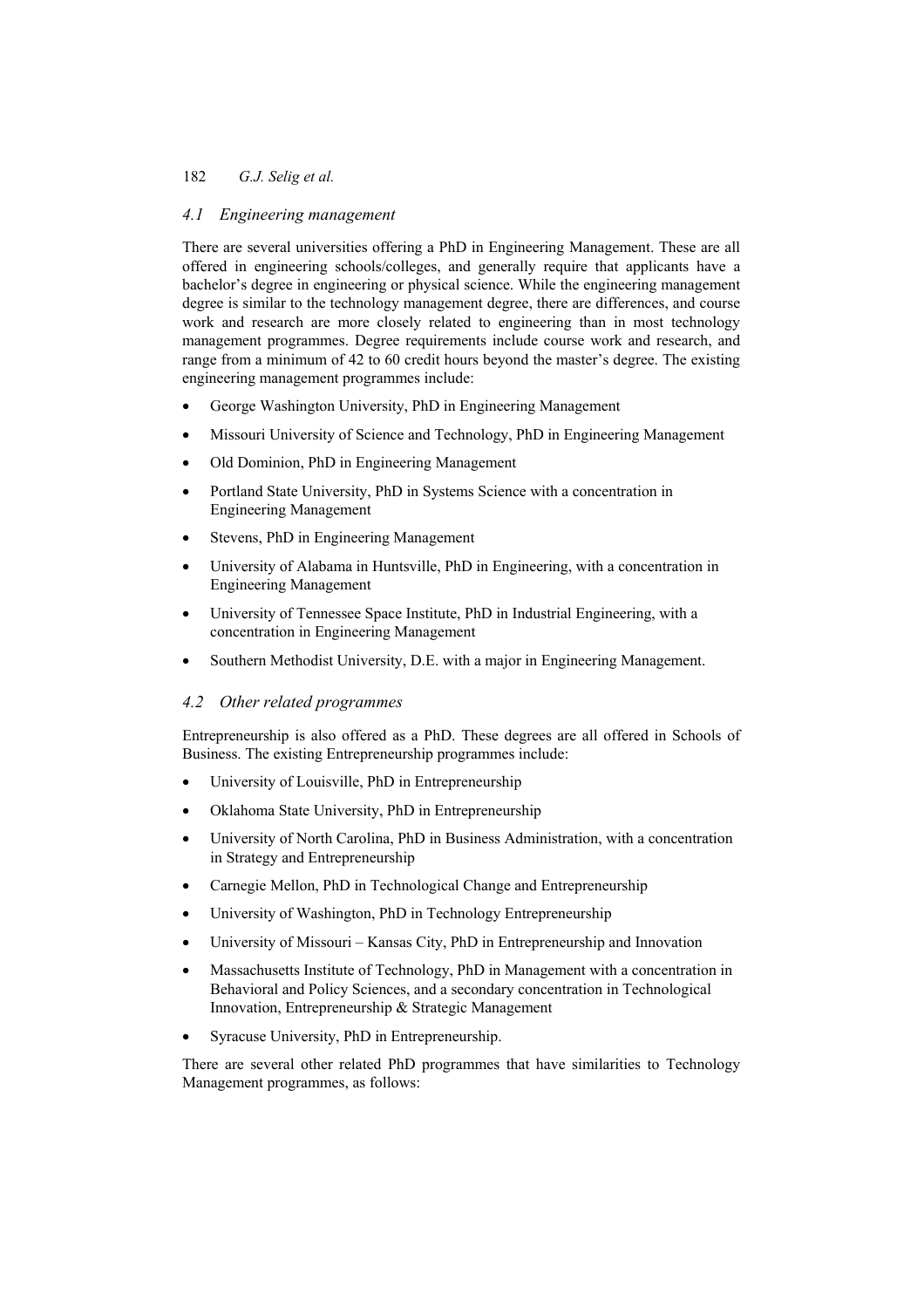- Harvard University, PhD in Science, Technology and Management
- Eastern Michigan University, PhD in Technology
- Stanford University, PhD in Management Science and Engineering
- University of California Los Angeles, PhD in Decisions, Operations and Technology Management
- Massachusetts Institute of Technology, PhD in Technology, Management and Policy.

These are the programmes that were used as input to the design of the programme at UB.

#### **5 Design of the programme**

#### *5.1 PhD process and outline*

The success and growth of the PhD in Computer Science and Engineering programme licensed in 2005, coupled with the industry need from companies that hire MS in TM graduates were two major factors leading to the PhD in TM proposal. As with most universities, we formed a committee of faculty members and department heads representing the Schools of Engineering and Business to facilitate the development of a programme that would leverage the offerings of both schools. We identified courses in both Schools that were in areas that we could support as specialisations. These areas were based largely on faculty expertise.

We reviewed the structure of PhD programmes in Technology Management, Engineering Management and Entrepreneurship in select universities. Given our objectives and focus, we developed the proposed PhD degree strawman (see Figure 1) as a summary and circulated it to UB's Industry Advisory Board, select universities and students enrolled in our masters programme. Based on the feedback from these groups, we developed the PhD proposal, received the appropriate internal approvals, and submitted it for external review and approval. The external review process is currently underway.

#### *5.2 Structure of the programme and PhD student requirements*

The PhD-TM programme is specifically designed to develop interdisciplinary skills and competencies in research, teaching, and management of technology-based businesses. While the PhD-TM is housed in the School of Engineering, the degree encourages interdisciplinary studies across the Schools of Engineering and Business and uses their complementary facilities and faculty.

A PhD student must take courses from Area 1 (New Venture Creation) and Area 2 (Current and Emerging Technologies). Figure 1 illustrates a schematic of the 'PhD TM programme structure'. Table 3 shows the requirements that PhD students must satisfy. If a student wants to focus on Area 1 – New Technology Venture Creation – the student must take three courses from Area 1 and two courses from Area 2. If a student wants to focus on Area 2 – Select Current and Emerging Technologies – the student must take four courses from one of the Area 2 technology specialisations and one course from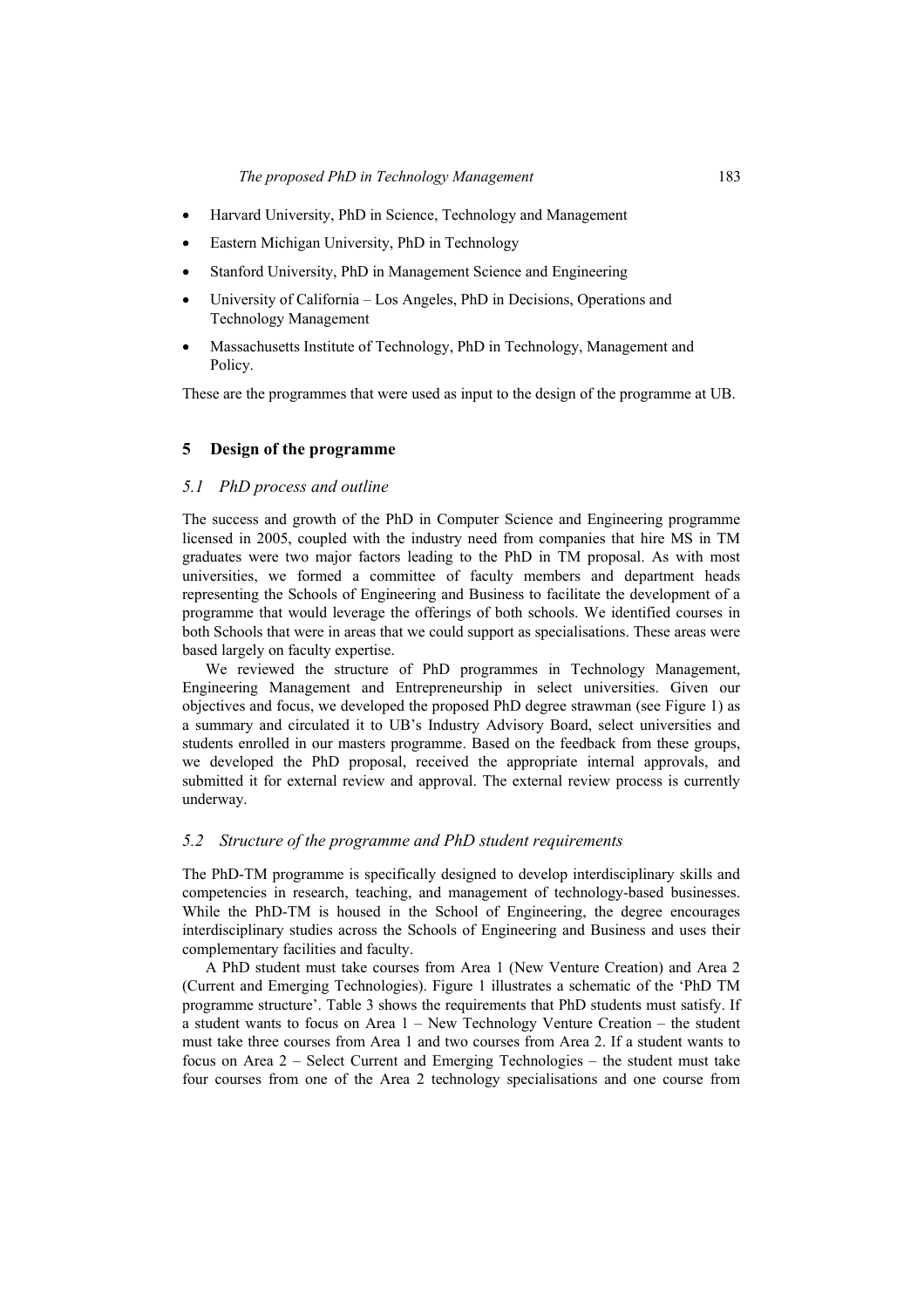Area 1. If the student wants a balance of both areas, the student must select two courses from Area 1 and three courses from Area 2 (from one of the specialisations). As the programme grows, we plan on adding additional technical disciplines assuming that sufficient enrolment justifies adding these disciplines and faculty.

**Table 3** Requirements of the PhD in Technology Management

- Total credits required for  $PhD = 42$
- Degree admissions requirements:
	- 1 Undergraduate Engineering or Technology Degree (STEM\*\* category) and an MBA or MS in Technology Management, Engineering Management equivalent, and three + years of industry experience desired. If a candidate has both Undergraduate and Master's degrees in Engineering or a STEM category, he or she must have at least three to five years of industry experience
	- 2 Undergraduate Business or Management or TM Degree and a Master's Degree in Engineering, Computer Science or other Technology or equivalent (STEM\*\*) & three + years of industry experience desired
	- 3 GPA of at least 3.3
	- 4 Two (2) letters of reference
	- 5 Personal statement from PhD candidate (background, experience, motivation in pursuing PhD, long term goals, areas or topics of potential research)
	- 6 PhD candidate must prove English proficiency
	- 7 GRE exam is recommended
- A one semester teaching practice requirement
- Publication of at least one Journal paper or two refereed conference papers, within the course of the PhD research topic. These publications are not required to be single authored by the student and they may be co-authored with members of the dissertation committee.
- Career preparation alternatives: academic/research, consulting, and/or engineering, technology or management, or technology entrepreneurship
- Students can choose to focus on three study options:
	- 1 Focus on Area 1: three courses from Area 1 and 2 courses from Area 2 (both from one technology concentration)
	- 2 Focus on Area 2: once course from Area 1 and 4 courses from Area 2 (from one technology concentration)
	- 3 Combination of Areas 1 and 2: two courses from Area 1 and three courses from Area 2 (from one technology concentration)

Note: \*\*STEM = science, technology, engineering and math

#### *5.3 Selection of students and admissions criteria*

Since the PhD programme is for both part-time and full-time students and is expected to attract both domestic and international students with various backgrounds, we established the admissions criteria shown in Table 3.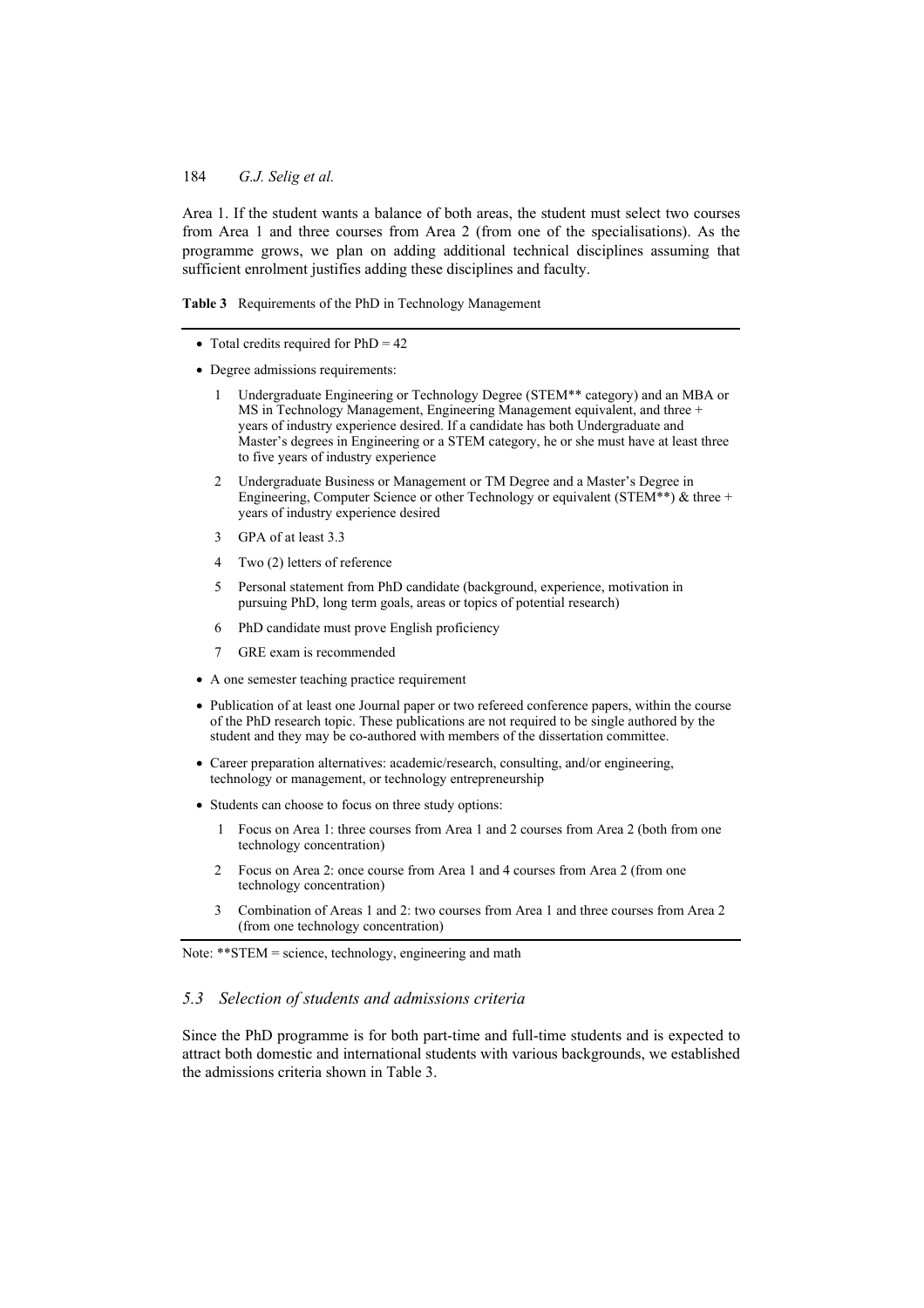# *5.4 Timeline and major milestones*

The PhD degree should be completed in five years for full-time students and seven years for part-time students. A summary of steps, not necessarily ordered, through which a student will proceed, is as follows:

- Admission to the PhD programme of Technology Management on a 'provisional status', if needed
- Completing prerequisites, if needed;
- Restoring the status to 'regular PhD student', if needed;
- Completing the course work requirement for the PhD
- Passing the written comprehensive examination
- Admission to 'Candidacy'
- Selection of a dissertation advisor
- Writing a dissertation proposal
- Oral portion of the comprehensive examination (e.g. dissertation proposal defense), and working on the proposed research topic
- Formation of the dissertation committee (consisting of schools of engineering and business faculty plus an external representative)
- Approval of the dissertation by the dissertation committee
- Successful completion of the dissertation defence
- Submission of dissertation to the School of Engineering
- Graduation with a PhD degree in Technology Management.

## *5.5 Outcomes assessment*

There are two types of outcomes that need to be monitored: Institutional Outcomes and Student Outcomes. The institutional outcomes include

- a increase in instruction quality and support. PhD students will be involved in teaching master's level courses
- b increase in research funding opportunities. The presence of PhD students will increase the amount of research, and improve the opportunities for outside funding.
- c increase in student enrolment. A successful PhD programme would have a noticeable increase in full-time and part-time enrolment. There is significant interest among our current master's students, and strong interest in the area business community for part time opportunities.

The following student outcomes will be strongly emphasised in the programme. The graduate will: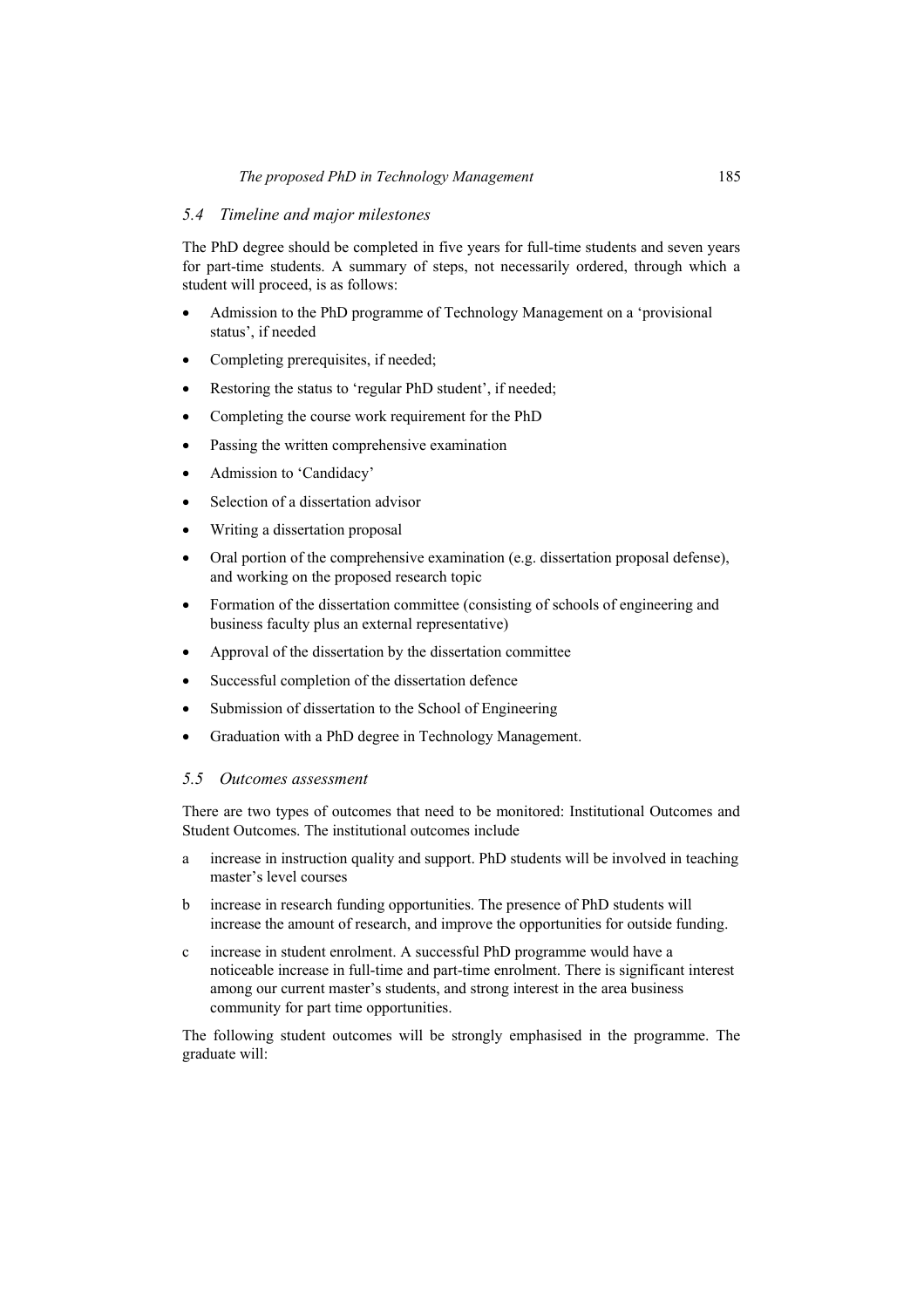- 1 be familiar with principles of new venture creation, entrepreneurship, corporate venturing, innovation, and related issues including management, finance, legal issues, new product development, and product commercialisation
- 2 be familiar with advanced concepts of methodologies in technology management
- 3 possess a strong background in one or more engineering and technology area offered in the PhD programme
- 4 possess a strong background in implementing new technology based businesses and ventures
- 5 be able to critically analyze problems and evaluate the benefits of alternative solutions in new technology-based international opportunities and corporate ventures
- 6 be able to work in a development team to address specific issues and problems
- 7 be able to interact and communicate both verbally and in writing with people whose expertise is in different domains and who are located across the globe
- 8 be able to effectively teach in a higher education institution
- 9 be able to write quality research papers for inclusion in prominent journals, and research proposals for submission to funding agencies
- 10 be prepared to become a future leader, professional, academic and researcher with interdisciplinary skills, to join the faculty of leading academic institutions or take high level research, consulting and management positions in industry, non-profit organisations, government or start their own ventures.

# **6 Major challenges**

When we initially reviewed the PhD programmes at other universities, the PhD development team applied many years of experience to the task. We asked some difficult questions such as, 'Who would we hire today as a future leader in business or engineering or technology or a balance of all for our company?' 'What skills, competencies and attitudes would we look for?' 'What mix of soft skills (people, leadership, and team) would we expect?' 'What about ethics, integrity, communications, diversity and a better understanding and acceptance of global diversity, cultures and being able to tap virtual global brains located anywhere and anytime?' 'What about acceptance of and the proactive sponsorship of innovation, entrepreneurship, intrapreneurship and managing change?' 'What STEM areas should we concentrate on?'

In designing the PhD programme we always kept these questions in sight. In general, we also established the following wish list for the potential graduates of the PhD-TM programme to be able to accomplish, once they were in the workforce:

- conduct research and develop strategies and plans to identify, develop and implement innovative technological based solutions
- develop competent interdisciplinary academics and researchers to advance the field of Technology Management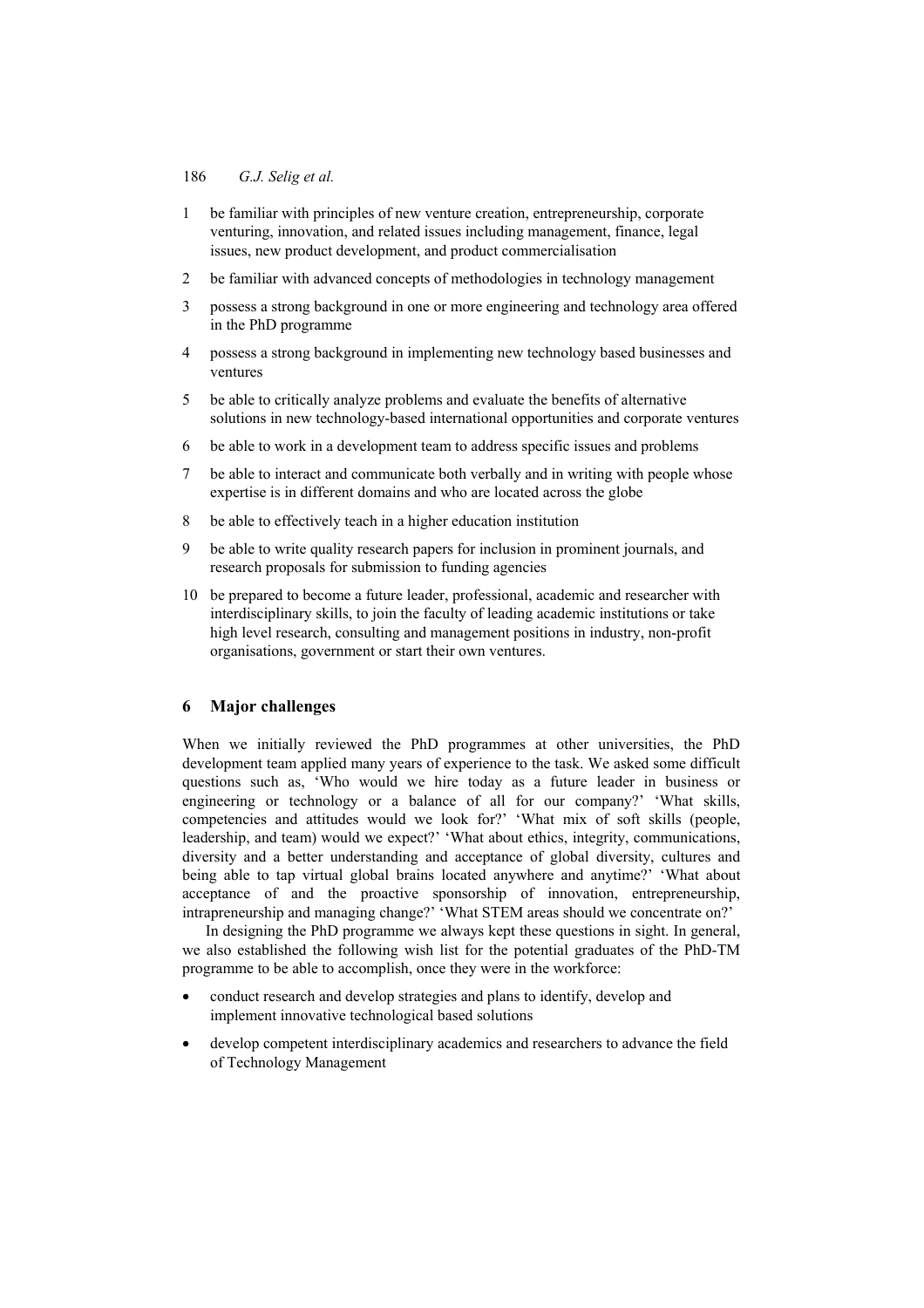- manage the effective planning and execution of those technology based initiatives and the integration of their impact into the mainstream of an enterprises' strategy, processes and operations
- the application of technology to create wealth and economic development as in successful entrepreneurship and/or intrapreneurship or corporate venturing initiatives
- develop future leader and managers in technology or technology dependent organisations
- develop, lead and motivate high-performance and diversified global teams
- champion and sustain innovation initiatives and environments.

As in most PhD programmes, there will need to be a very high level of interaction between the candidates and the faculty. Additional faculty will be hired; these will need to hold a PhD degree in order to support the programme.

#### **7 Lessons learned**

As with any new initiative that is interdisciplinary and crosses individual school boundaries within a university, we have learned a number of valuable lessons in order to achieve success in developing a proposed PhD programme.

A champion from high in the organisation is needed to sponsor the initiative. As in many large initiatives, some team members become focused on the minutia, spending time identifying how their favourite ideas might be included. A champion is needed to tenaciously focus on delivering a workable plan, or it will never be accomplished. Obtaining information, viewpoints, and commitments from all stakeholders is important, but not every idea can be included.

Obtaining the approval of the various schools that have an interest, as well as the approval of the provost, president, and board of directors is more time consuming than expected. Each level of the organisation has a unique perspective and a different set of questions. Significant time must be allocated for approval at every step of the process.

Obtaining support letters from industry and potential students proved to be an excellent method for demonstrating support from the local business community and future recruits. These letters helped prove that a real interest in the programme existed, and that we had multiple sources of potential PhD students. The industry letters also demonstrated that we had the support of potential sources of future research funding.

Various stakeholders had a variety of new ideas, and we needed to actively listen and be open to new ideas. Discussions needed to be open and candid. We also needed to find ways to say 'no' without offending others.

## **8 Conclusions**

TM PhD programmes are diverse; there is a wide variety of programmes in terms of focus areas, breadth of offerings, types of schools, and the size of programmes.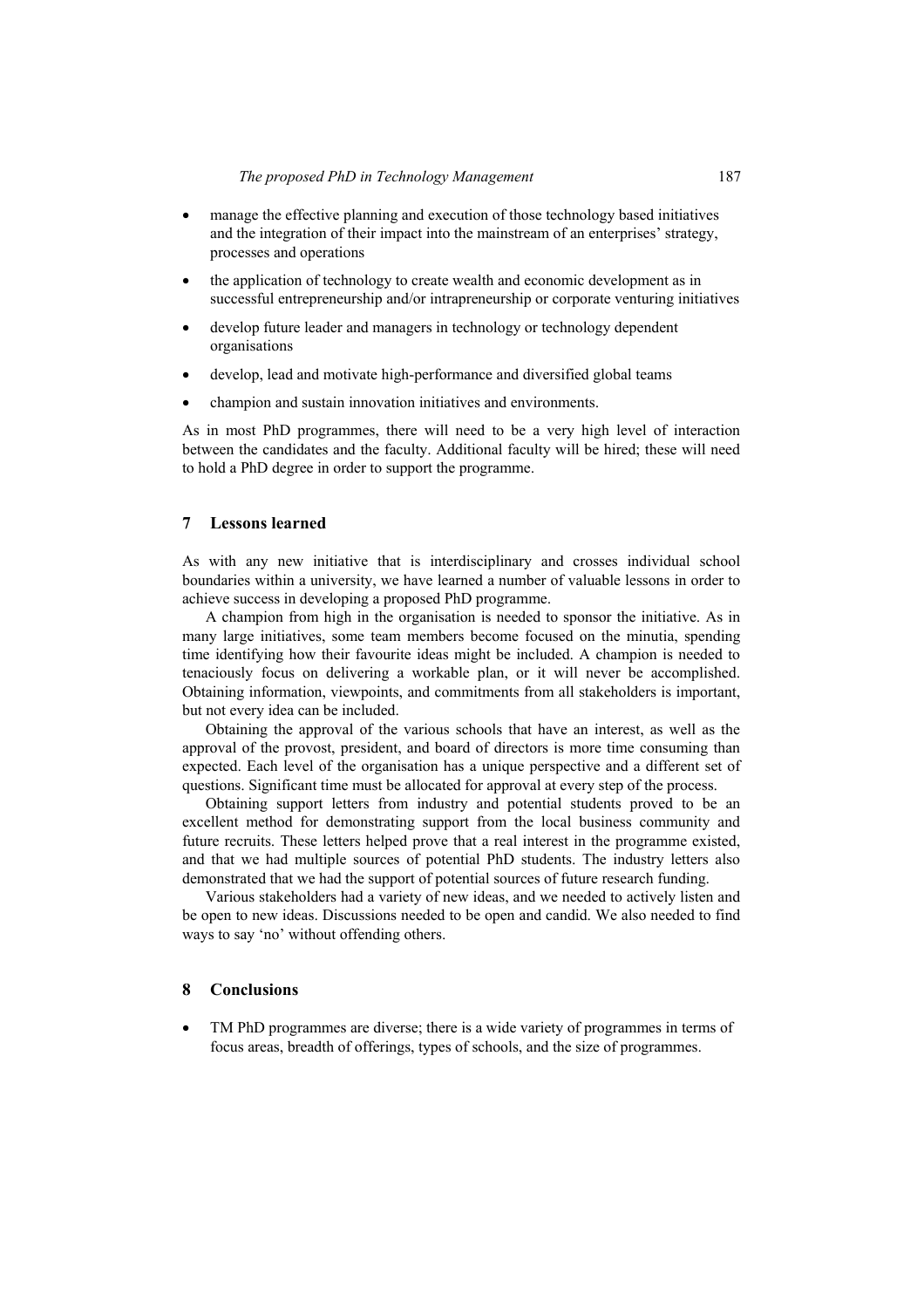- Market pull exists. There is widespread interest in the PhD programme within the local business community, recent alumni of the MS programme, and current graduate students.
- Engineering Management programmes are taught in engineering schools, with an expectation that incoming students have a degree in engineering or physical science. Entrepreneurship programmes are taught in business schools, with an expectation that incoming students have a degree in business. Technology Management programmes are more mixed, with students having more varied backgrounds. We prefer incoming students to have both technical and business backgrounds.
- The structure of our proposed programme is based on each student taking a mixture of business and technical courses, which appears to be unique among existing programmes. However, we include the research depth in a single area which leads to a successful research dissertation.
- The approval process has required twice as much time as creating the proposal. Only minor changes have been required during approval, but the time involved was far greater than expected.

#### **Acknowledgements**

We would like to thank the following people for their help and support in developing, writing, and editing the PhD proposal. Our appreciation goes out to Khaled Elleithy, Shailja Sanwal, Steve Healey, Jani Pallis, and Christine Hempowicz. The programme would not have been possible without their contributions.

#### **References**

- Akay, A. (2008) 'A renaissance in engineering PhD education', *European Journal of Engineering Education*, Vol. 33, No. 4, pp.403–413.
- Albrinck, J, Hornery, J., Kletter, D. and Neilson, G. (2001) 'Adventures in corporate venturing', *Strategy and Business*, No. 22, [online] http://www.strategybusiness.com/article/10965?gko=962e5 (accessed 24 September 2011).
- Alvear, A., Rueda, G.R., Hernandez, I.P. and Kocaoglu, D.F. (2006) 'Analysis of the engineering and technology management (ETM) educational programs', in *PICMET 2006 Proceedings*, Istanbul, Turkey, 9–13 July.
- Block, Z. and MacMillan, I.C. (1993) *Corporate Venturing: Creating New Businesses Within the Firm*, Harvard Business School Press, Boston.
- Bureau of Labor Statistics (2010) 'Occupational outlook handbook', 2010–2011 edition, p.13. [online] http://www.bls.gov/oco/ ocos027htm/ (accessed 24 September 2011).
- Burgelman, R.A. (1988) 'Strategy making as a social learning process: the case of internal corporate venturing', *Interfaces*, Vol. 18, No. 3, pp.74–85.
- Egan, R., Stockley, D., Brouwer, B., Tripp, D. and Stechyson, N. (2009). 'Relationships between area of academic concentration, supervisory style, student needs and best practices', *Studies in Higher Education*, Vol. 34, No. 3, pp.337–345.